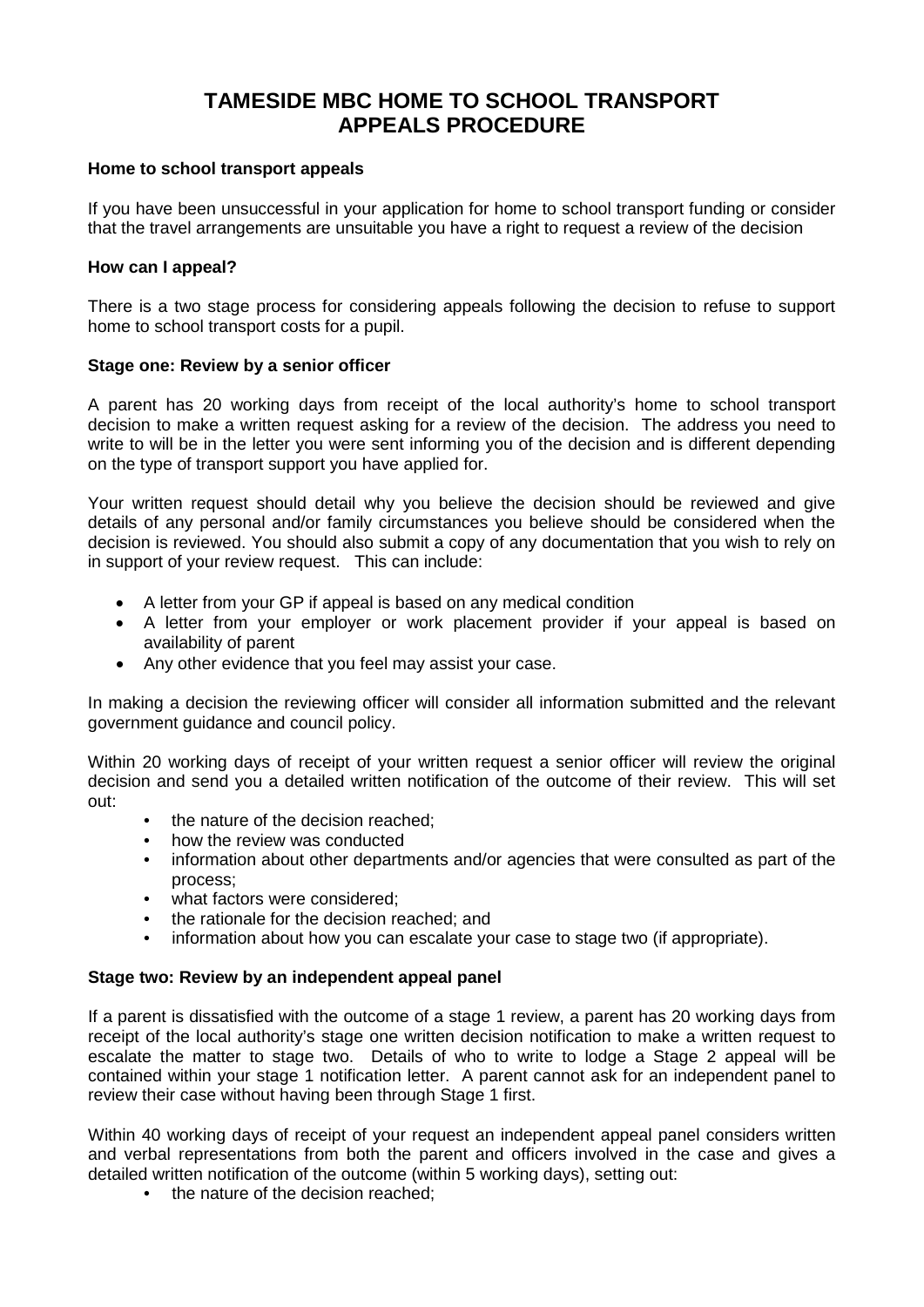- how the review was conducted
- information about other departments and/or agencies that were consulted as part of the process;
- what factors were considered:
- the rationale for the decision reached; and
- information about the parent's right to put the matter to the Local Government Ombudsman (see below).

#### **What information should I provide for my appeal?**

Any written evidence that you wish to use to support your case should be submitted to the appeal panel in good time for the hearing. It is important that you tell the Appeal Panel all the reasons why you believe they should be allocated support for home to school transport. If you have any documentary evidence to support your appeal, e.g. medical evidence or evidence of a house move, please send a copy with your review request.

## **What happens next?**

The date of your Stage 2 appeal will be arranged by an officer of the Democratic Services Unit, who will give you at least 10 days' notice in writing of the date of your appeal. You will be sent a copy of the Council's statement for refusal, together with your appeal statement and any other papers, 7 working days before the appeal, unless you have agreed to a shorter period than this. The statement for refusal will summarise why it has not been possible to provide support with home to school transport.

## **The Stage 2 Appeal Hearing**

#### **Who will consider my appeal and what do they do?**

The appeal panel will normally be made up of 3 members. It will include at least one person who has experience of education and at least one lay member who has no experience of education provision or management. Neither councillors nor staff from the Council will be on the panel.

#### **Who else will be at the appeal hearing?**

As well as the panel members, a clerk will take notes of the hearing and offer advice to the panel on points of law and procedural matters. The clerk will take no part in the decision-making process. A representative of the Council will attend to explain why support with home to school transport has been refused. If you attend the appeal, this person will only be present with the appeal panel when you are present.

#### **Do I have to attend?**

Although you do not have to attend the hearing, it is easier to explain your case if you are there in person. Most parents do take up this opportunity, and we would strongly advise you to do so as the panel may have questions for you to help them make an informed decision. If you do not attend, the appeal will be decided on the information available to the panel including the written information you have sent. If you are unable to attend but wish to, you should inform Democratic Services as soon as possible.

#### **Can I take someone to the appeal hearing with me?**

Yes you may bring a friend, a relative or a representative. This could be an employee of the local authority such as a social worker, provided there is no conflict of interest.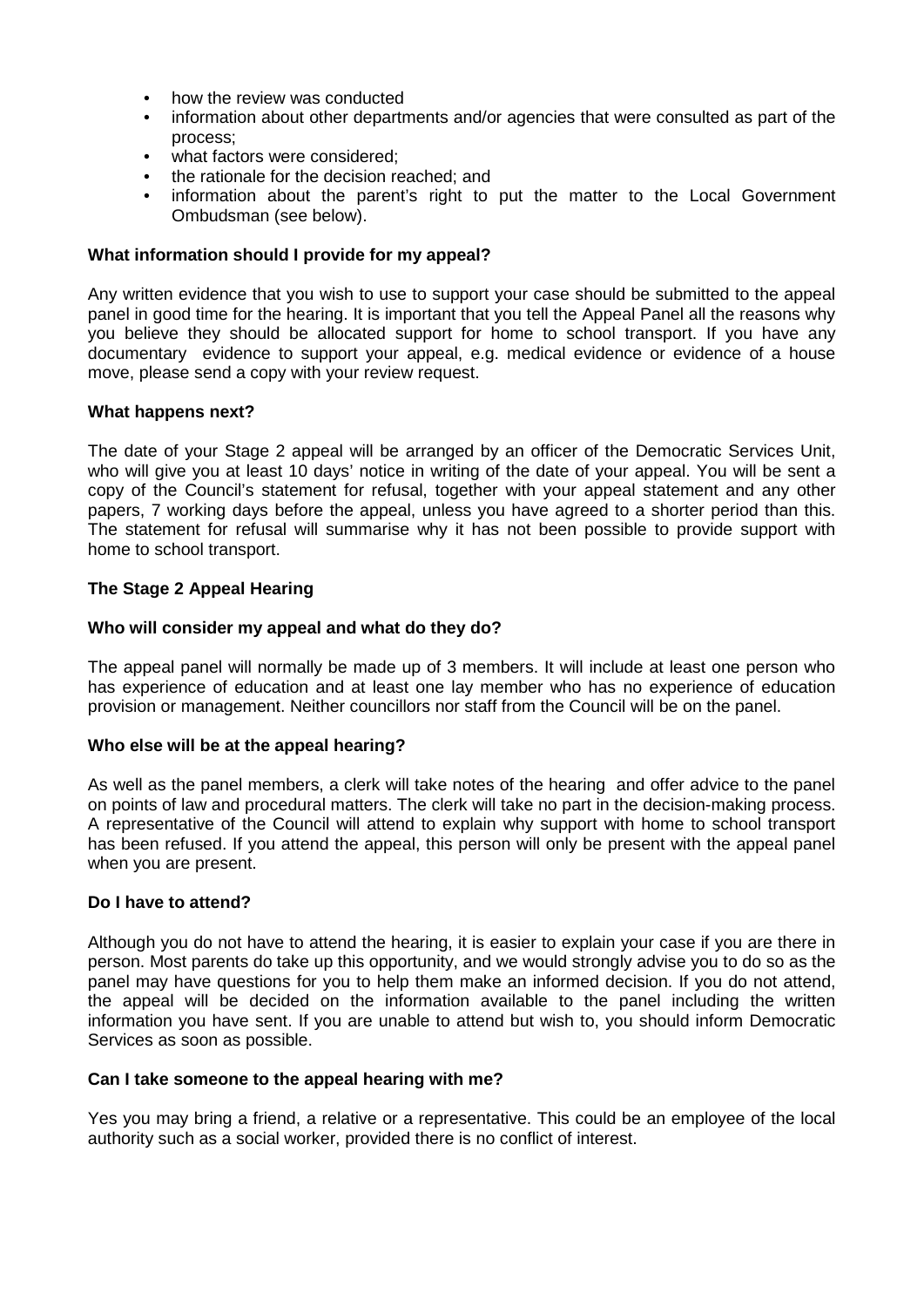# **What if I have a special need or a disability?**

Please let Democratic Services know as soon as possible if you have any special requirements or needs, for example if you are hearing impaired and need a hearing loop or signer.

# **What happens if English is not my first language and I need an interpreter?**

If you will need an interpreter at your appeal, please tell Democratic Services which language you require. Alternatively, you may arrange your own interpreter.

## **What will happen at the hearing?**

Certain procedures have to be followed at the hearing to make sure that everyone making an appeal is given a fair chance to present their case.

The Council's representative explains why your application for home to school transport support has been refused Everyone has the chance to ask the Council representative questions You explain why you feel that your child should be offered home to school transport support Everyone has the chance to ask you questions The Council representative sums up You sum up and add anything you may have forgotten

# **The Decision Making Process**

In making its decision the independent panel take into account everything that has been presented in the hearing including relevant government guidance and council policy on this subject.

# **How will I find out the outcome of my appeal?**

The panel will not make a decisions on your appeal immediately and you will be notified in writing of the decision on your appeal, generally within a few working days of the completion of appeals for the particular school. The clerk will be able to tell you when the decision letter will be sent.

The decision letter will set out

- the nature of the decision reached;
- how the review was conducted (ie in accordance with the hearing procedure referred to above)
- information about other departments and/or agencies that were consulted as part of the process;
- what factors were considered;
- the rationale for the decision reached; and
- information about the parent's right to put the matter to the Local Government Ombudsman (see below).

## **Is the appeal panel's decision final?**

Yes, the decision of the appeal panel is final and binding upon the Council.

## **Can I appeal again if my appeal is unsuccessful?**

There is no automatic right to a second appeal but you can apply for a second appeal within the same school year if the Council agrees that there is a significant change of circumstances or there were faults in the first appeal which significantly affected the outcome.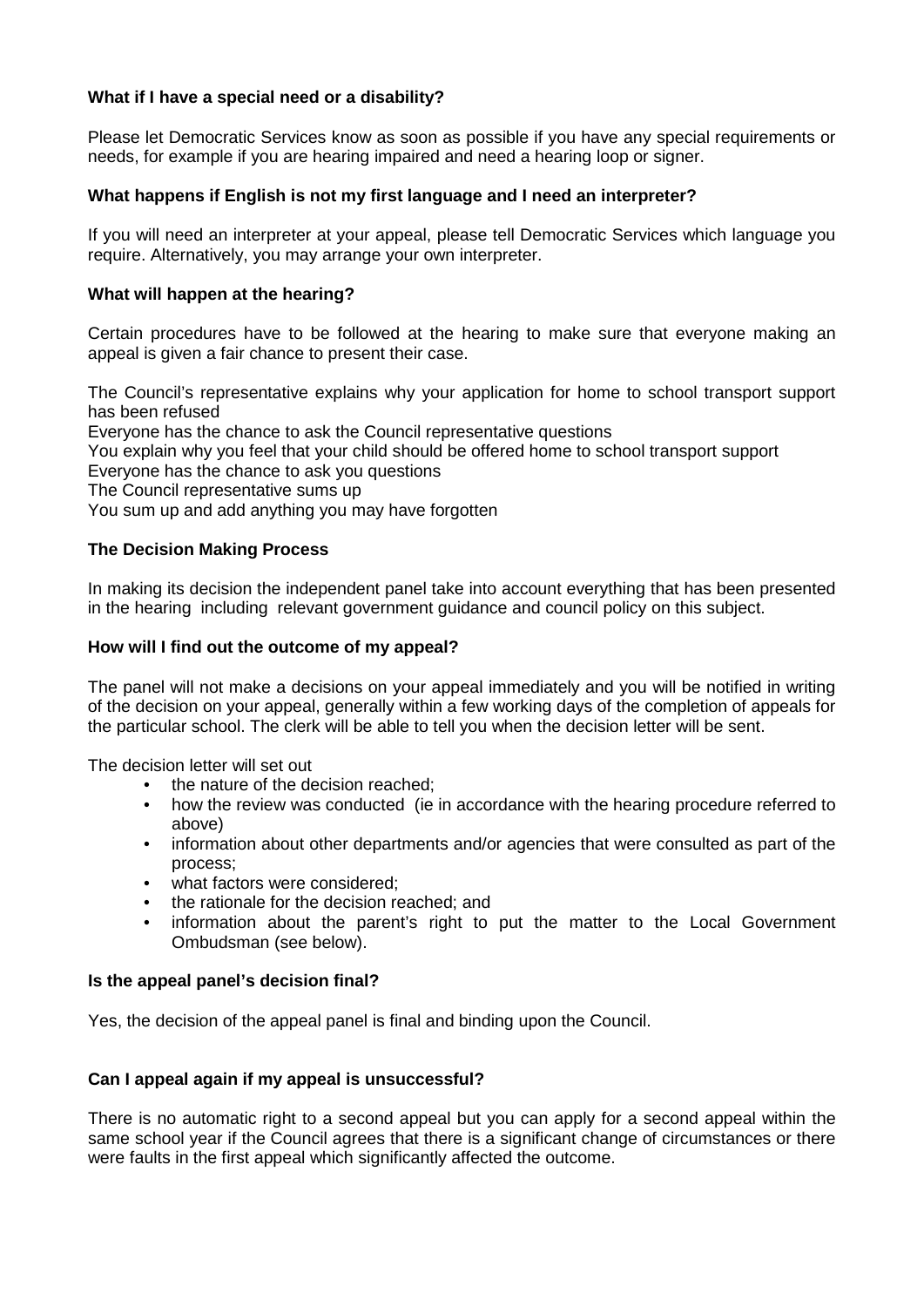## **What if I have a complaint about my appeal?**

If you feel that your appeal hearing was not fairly conducted, you can complain to the Local Government Ombudsman, who will not look at whether the panel's decision was right or wrong, but whether in undertaking the review procedure was followed correctly. If you consider that the decision of the panel is flawed on public law grounds you may also apply to court for a judicial review of the decision.

The appeal procedure is summarised in the table below.